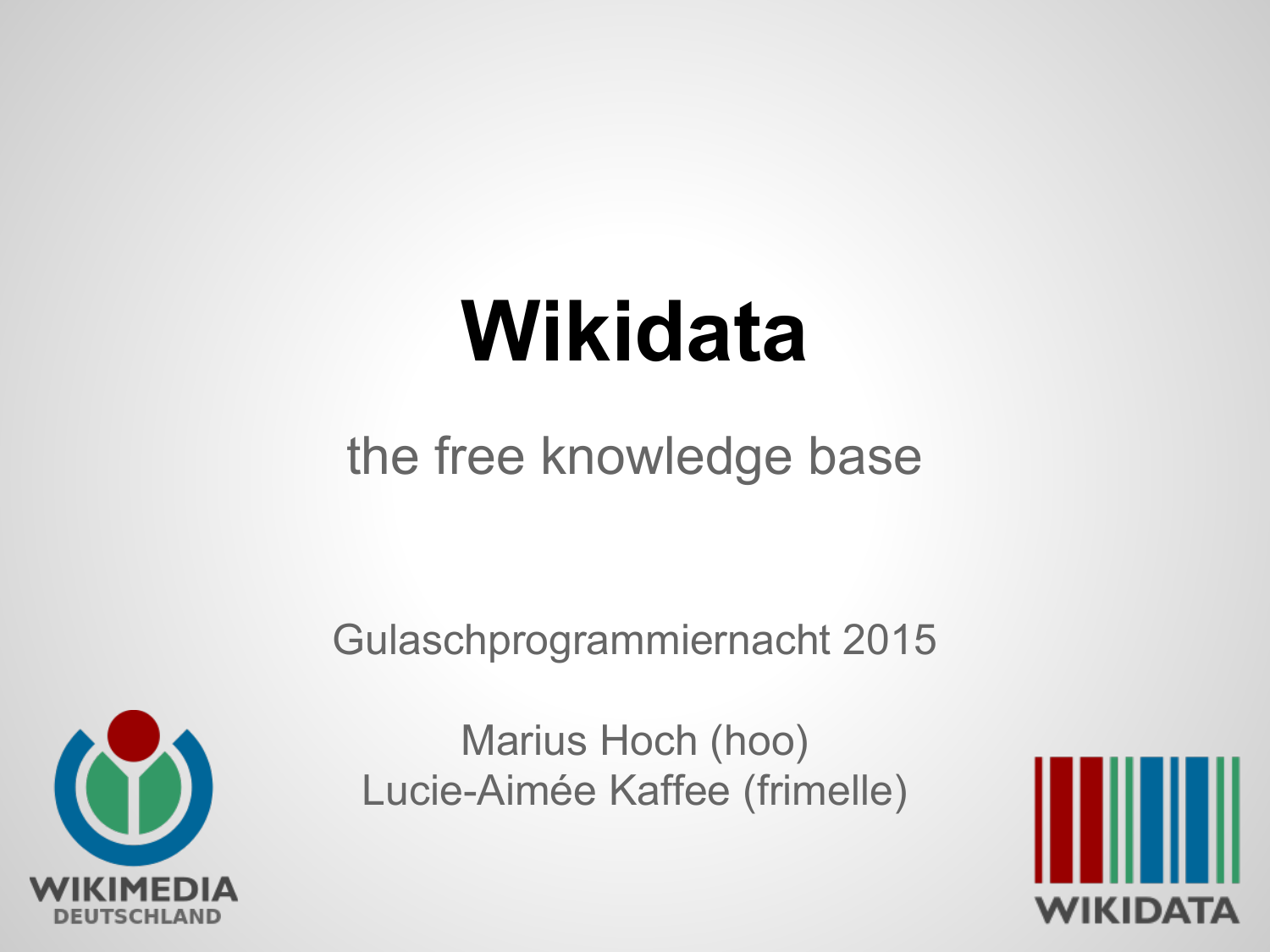# **Wikidata?**

- free knowledge base by the Wikimedia movement
- structured data
- user created content
- linked data
- people, places, events, ...
- powered by Wikibase (open source)
- data: CC-0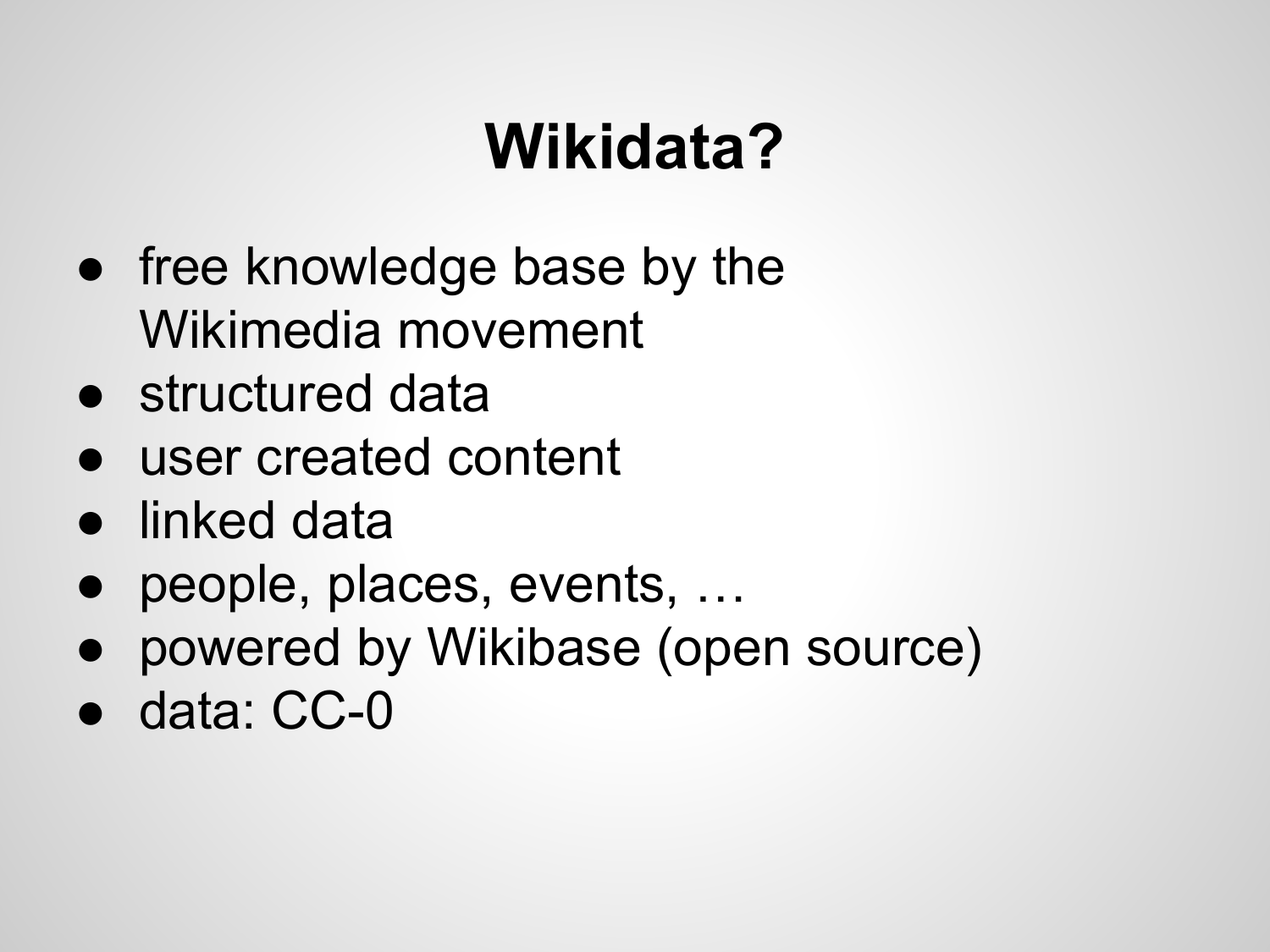# **<http://www.wikidata.org/wiki/Q7251>**



#### Item Discussion

| <b>WIKIDAIA</b>                                    |                                                                       |                        | [edit]          | Wikipedia (118 entries) [edit]       |
|----------------------------------------------------|-----------------------------------------------------------------------|------------------------|-----------------|--------------------------------------|
|                                                    | Alan Turing $(Q7251)$                                                 | af Alan Turing         |                 |                                      |
| Main page<br>Community portal<br>Project chat      | British mathematician, logician, cryptanalyst, and computer scientist | als Alan Turing        |                 |                                      |
|                                                    | Alan Mathison Turing                                                  | an Alan Turing         |                 |                                      |
| Create a new item                                  | In more languages                                                     |                        |                 | آلان تورنج ar                        |
| Item by title                                      |                                                                       |                        |                 | arz الان تورينج                      |
| Recent changes<br>Random item                      |                                                                       |                        |                 | ast Alan Turing                      |
| Help                                               | <b>Statements</b>                                                     |                        |                 | as এলান ট্যুৰিং <sup>ক</sup>         |
| Donate                                             | sexual orientation                                                    | I<br>homosexuality     | [edit]          | az Alan Türing                       |
| Language select                                    |                                                                       |                        |                 | bat smg Alans Tiorengs               |
| English<br>Select<br>Print/export<br>Create a book |                                                                       | $\bullet$ 0 references | [add reference] | <b>ba</b> Алан Тьюринг               |
|                                                    |                                                                       |                        |                 | be_x_old Элан Т'юрынг                |
|                                                    |                                                                       |                        | [add]           | <b>be Алан Матысан Цьюрынг</b>       |
|                                                    |                                                                       |                        |                 | bg Алън Тюринг<br>$bn$ অ্যালান টুরিং |
| Download as PDF                                    | occupation                                                            | computer scientist     | [edit]          | br Alan Turing                       |
| <b>Printable version</b>                           |                                                                       | H                      |                 | bs Alan Turing                       |
| Tools<br>What links here<br>Related changes        |                                                                       | $\star$ 0 references   |                 | ca Alan Turing                       |
|                                                    |                                                                       |                        | [add reference] | се Тьюринг, Алан                     |
| Special pages                                      |                                                                       |                        |                 | ئالان تيورينگ ckb                    |
| <b>Permanent link</b>                              |                                                                       | Р<br>mathematician     | [edit]          | co Alanu Turing                      |
| Page information<br>Concept URI                    |                                                                       | $\star$ 0 references   |                 | cs Alan Turing                       |
| Cite this page                                     |                                                                       |                        | [add reference] | cy Alan Turing                       |
|                                                    |                                                                       |                        |                 | da Alan Turing                       |
|                                                    |                                                                       | ı<br>engineer          | [edit]          | de Alan Turing                       |
|                                                    |                                                                       | $\bullet$ 0 references |                 | el Άλαν Τούρινγκ                     |
|                                                    |                                                                       |                        | [add reference] | en Alan Turing                       |
|                                                    |                                                                       |                        |                 | eo Alan Turing                       |
|                                                    |                                                                       | philosopher            | [edit]          | es Alan Turing                       |
|                                                    |                                                                       |                        |                 | Allen Theo                           |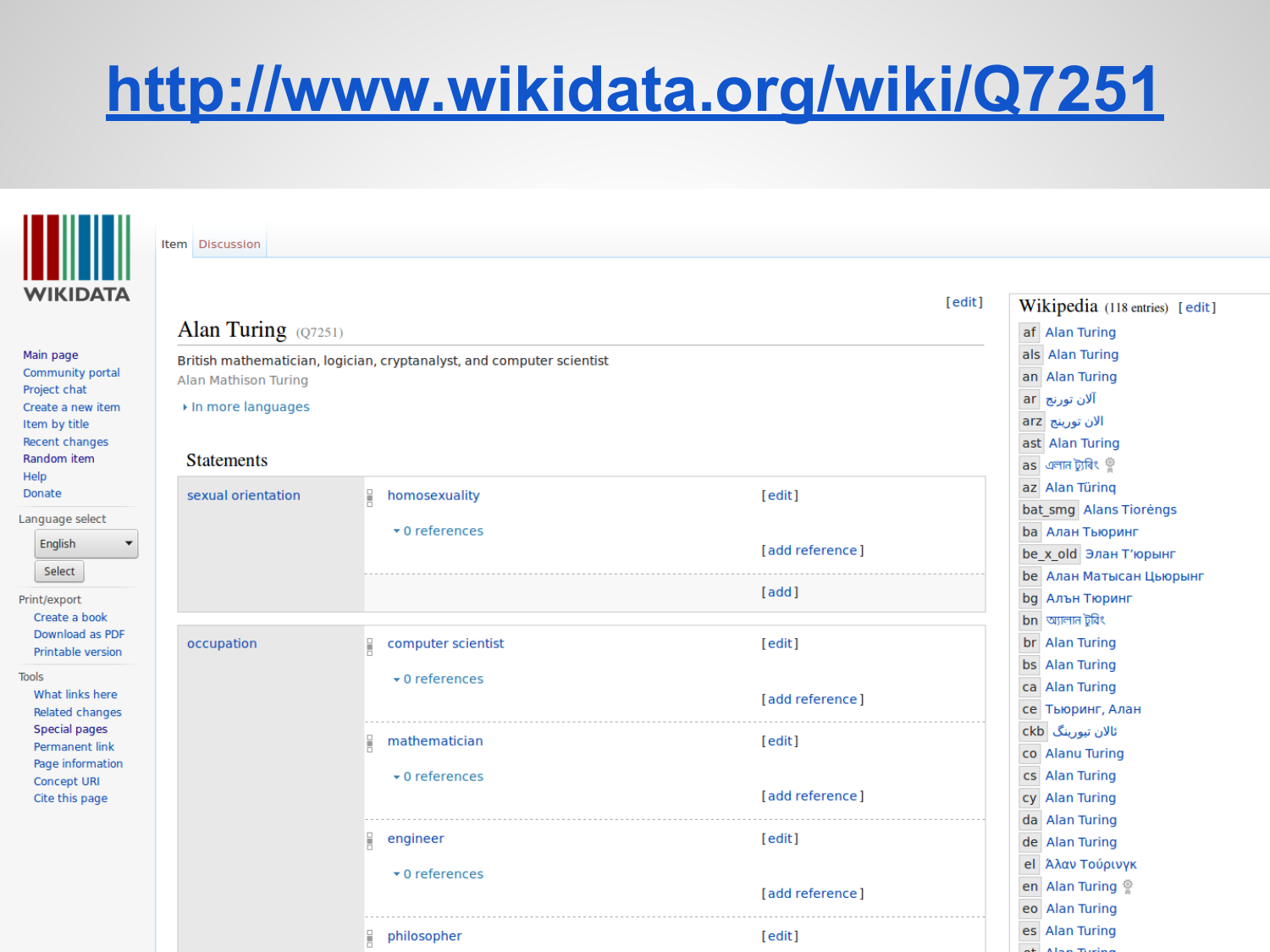| labels     |  | en label                           |                       |       |
|------------|--|------------------------------------|-----------------------|-------|
|            |  | de Bezeichner                      |                       |       |
|            |  | <del>.</del>                       |                       |       |
|            |  | descriptions / aliases / sitelinks |                       |       |
| statements |  |                                    |                       |       |
|            |  | statement                          |                       |       |
|            |  |                                    |                       |       |
|            |  | property                           |                       | value |
|            |  |                                    |                       |       |
|            |  |                                    |                       |       |
|            |  | qualifiers                         | property              | value |
|            |  |                                    | property              | value |
|            |  |                                    |                       |       |
|            |  |                                    |                       |       |
|            |  | references                         |                       |       |
|            |  |                                    | reference<br>property | value |
|            |  |                                    | .                     |       |
|            |  |                                    | .                     |       |
|            |  |                                    |                       |       |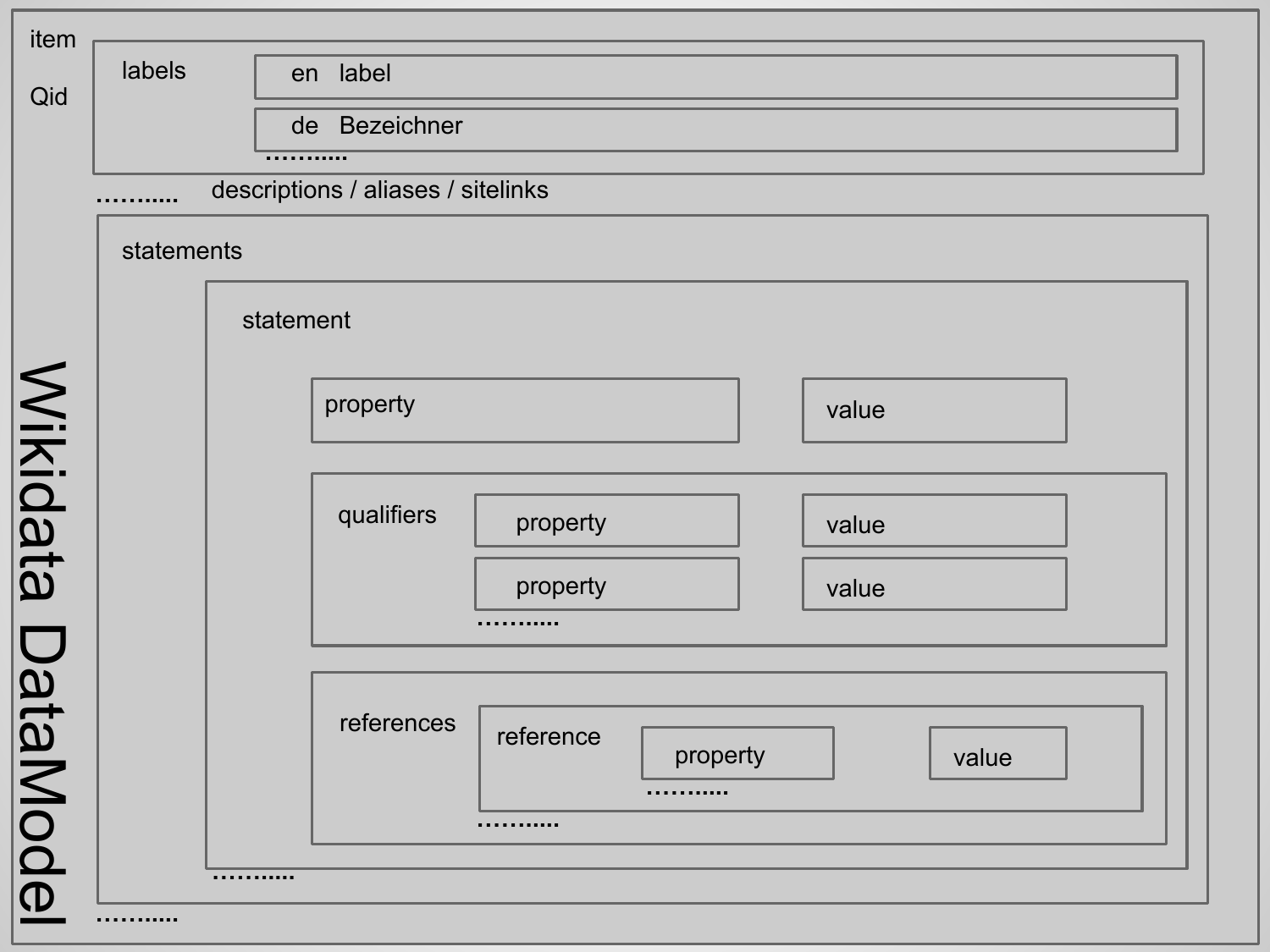### **Data access**

- Item in RDF Turtle Format (BETA): [wikidata.](https://www.wikidata.org/entity/Q7251.ttl?flavor=full) [org/entity/Q7251.ttl?flavor=full](https://www.wikidata.org/entity/Q7251.ttl?flavor=full)
- JSON [wikidata.org/wiki/Special:EntityData/](https://www.wikidata.org/wiki/Special:EntityData/Q4504.json)[Q7251](https://www.wikidata.org/entity/Q4504.ttl?flavor=full)[.json](https://www.wikidata.org/wiki/Special:EntityData/Q7251.json)
- API: [wikidata.org/w/api.php](https://www.wikidata.org/w/api.php) (with documentation) wbgetentities, wbgetclaims, wbsearchentites [wikidata.org/wiki/Special:ApiSandbox](https://www.wikidata.org/wiki/Special:ApiSandbox) additional documentation: [mediawiki.org/wiki/Wikibase/API](https://www.mediawiki.org/wiki/Wikibase/API)
- Dump, SPARQL, WDQ: [wikidata.](https://www.wikidata.org/wiki/Wikidata:Data_access) [org/wiki/Wikidata:Data\\_access](https://www.wikidata.org/wiki/Wikidata:Data_access)
- [wikidata.org/wiki/Special:ListDatatypes](https://www.wikidata.org/wiki/Special:ListDatatypes)
- Beta SPARQL endpoint:

<http://wdqs-beta.wmflabs.org/>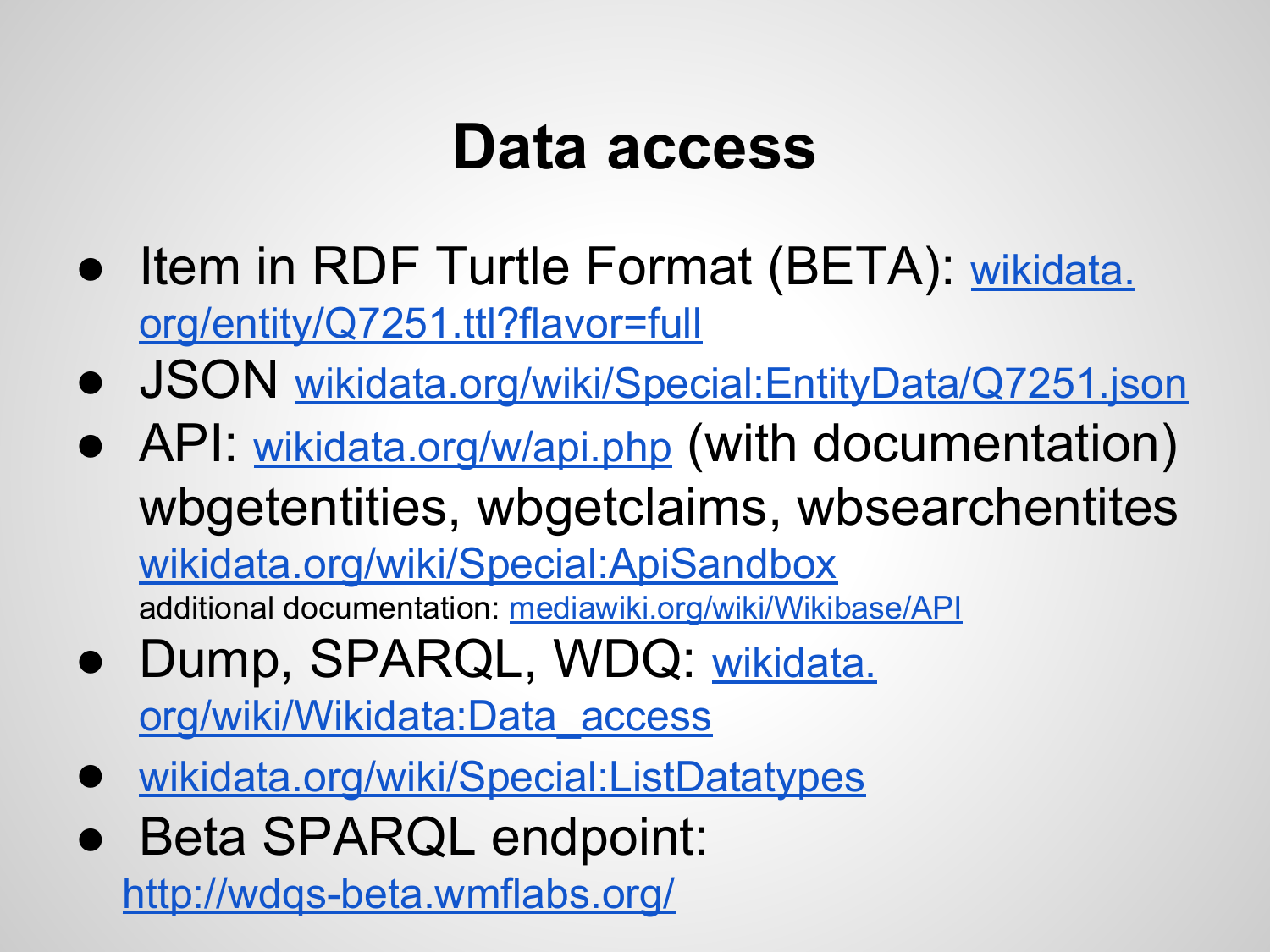# **Projects using Wikidata**

- Platypus <http://askplatyp.us/>
- SPARQL based Platypus <https://tools.wmflabs.org/ppp-sparql/>
- Inventaire.io

<https://inventaire.io/>

• The Map

[tools.wmflabs.org/wikidata-analysis/map/map.html](http://tools.wmflabs.org/wikidata-analysis/map/map.html)

● Reasonator

[tools.wmflabs.org/reasonator/](https://tools.wmflabs.org/reasonator/?q=Q4504&lang=de)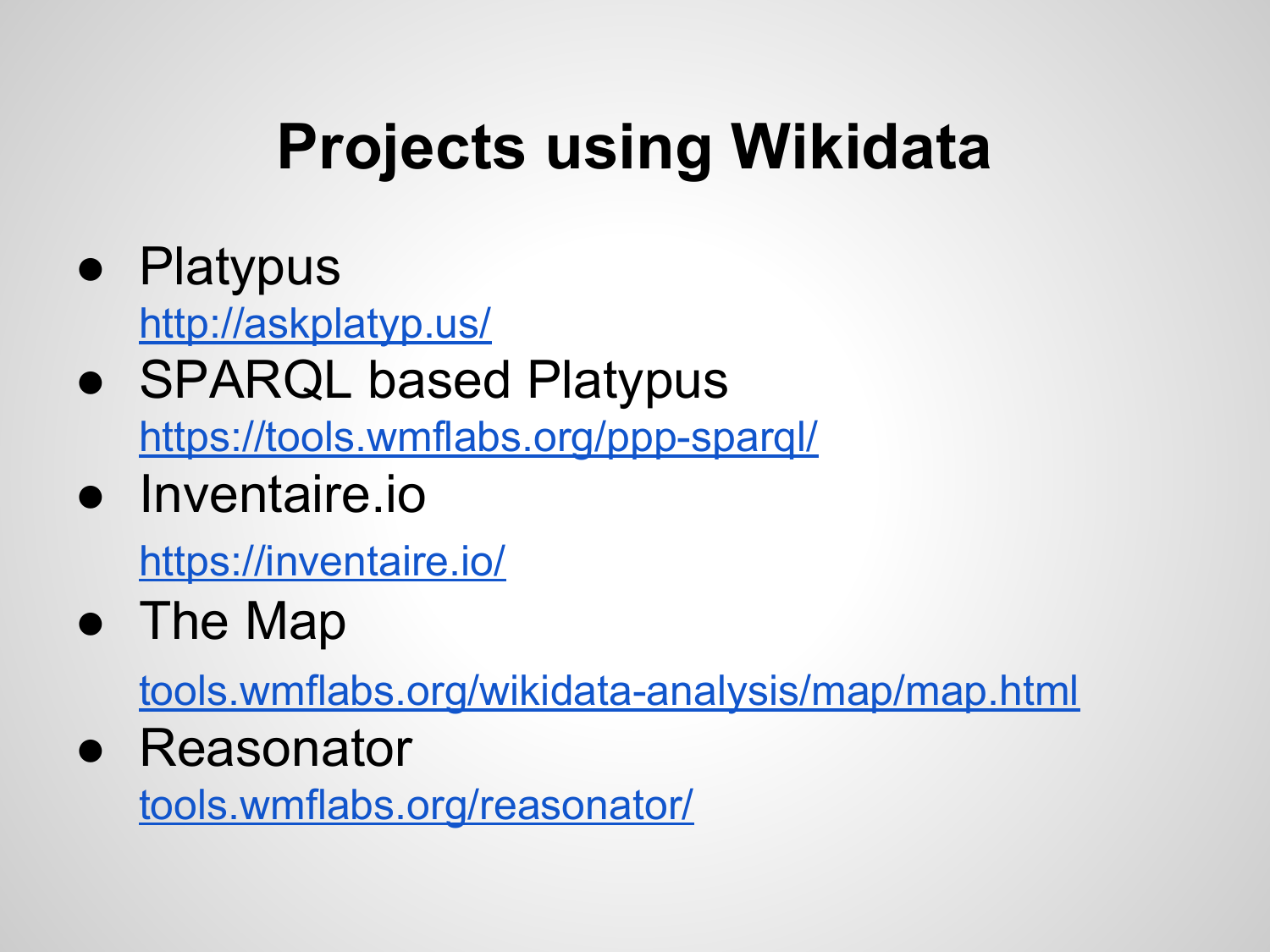# **The Map 2013**

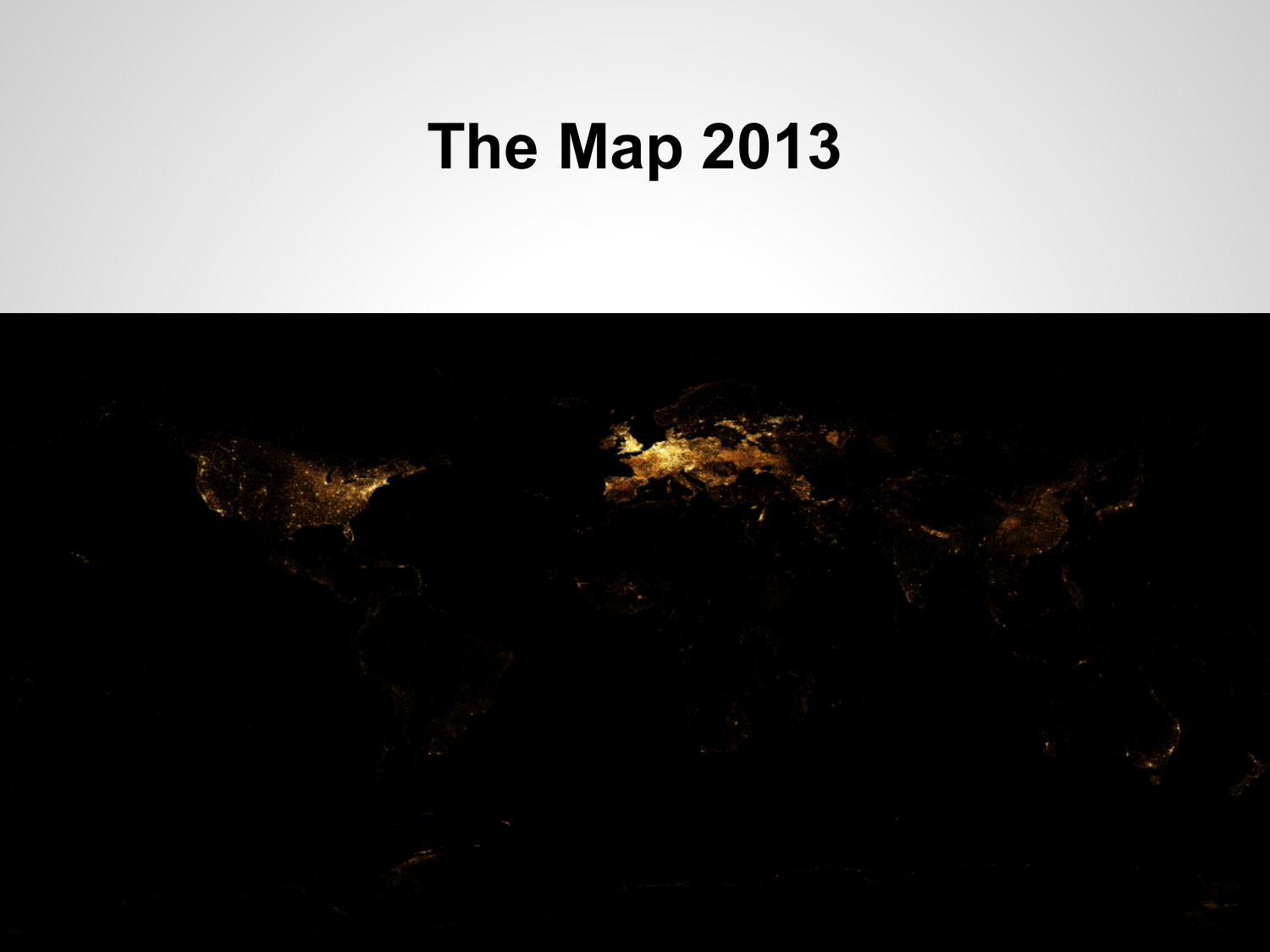# **The Map June 2015**

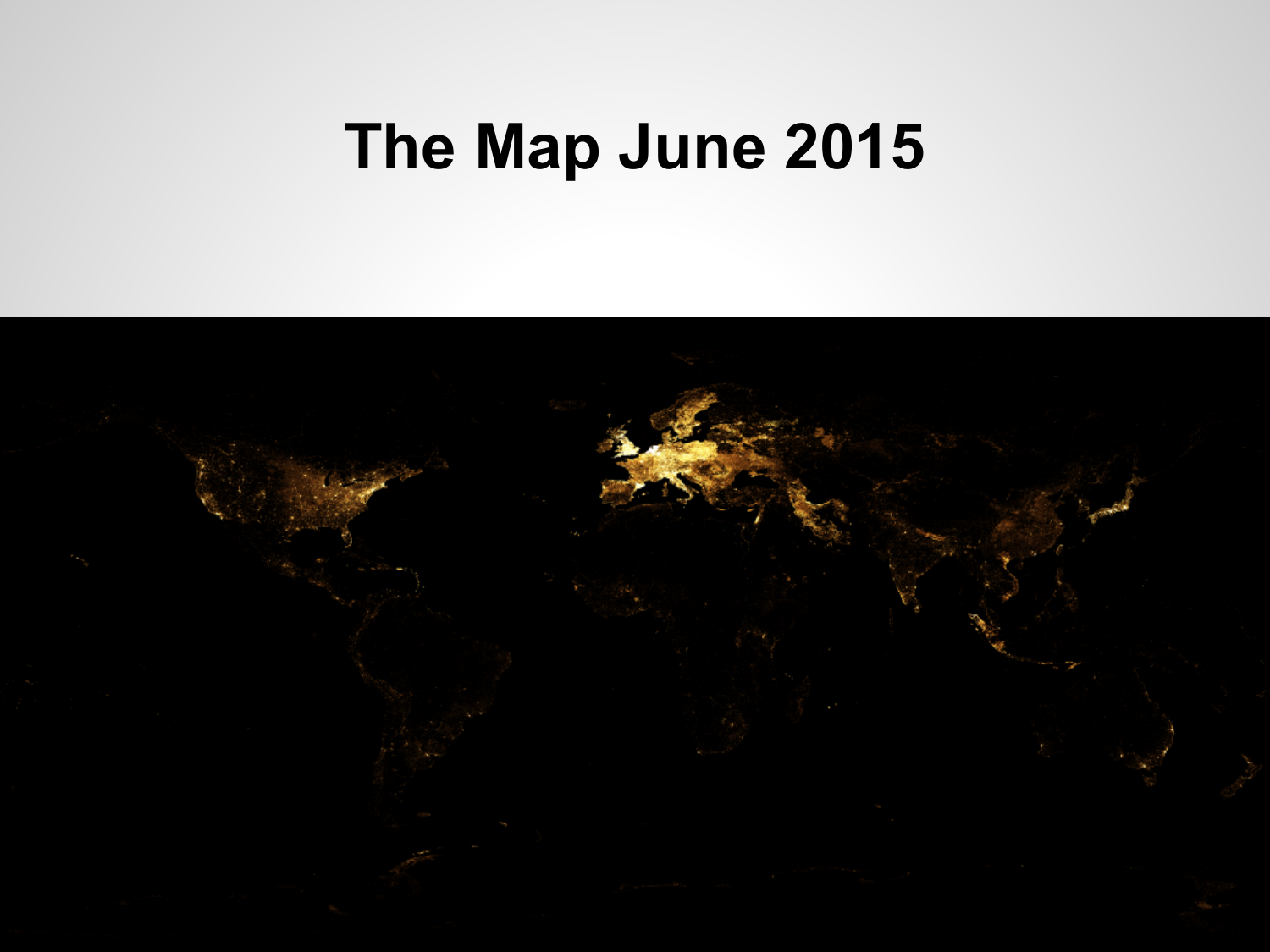# **Questions!**

IRC: #wikidata chat.freenode.net [wikidata@lists.wikimedia.org](mailto:wikidata-l@lists.wikimedia.org)

[wikidata.org/wiki/Wikidata:Data\\_access](https://www.wikidata.org/wiki/Wikidata:Data_access) [wikidata.org/w/api.php](https://www.wikidata.org/w/api.php)

wbgetentities, wbsearchentites, wbgetclaims [wikidata.org/wiki/Special:ApiSandbox](https://www.wikidata.org/wiki/Special:ApiSandbox)